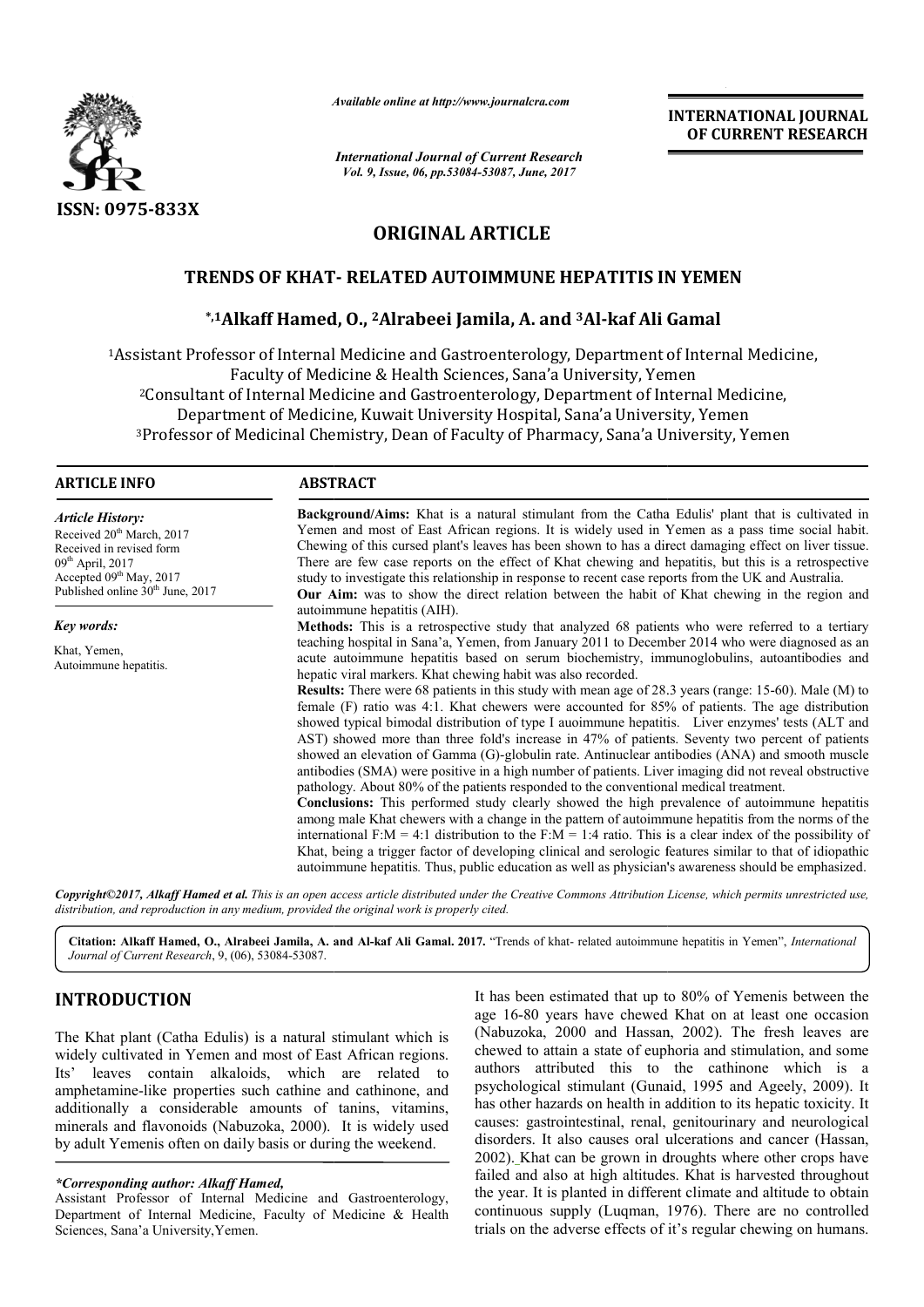In recent years as a result of globalization, its consumption has expanded in many countries like: KSA, UK, USA; and France and even in Malaysia and China. Biochemica Biochemically, Khat leaves decrease plasma cholesterol, glucose and triglycerides in rabbits (Al-Habori, 2004) and increase plasma alkaline phosphatase and alanine aminotransferase in white rabbits (Al-Mamary, 2002). Histopathological signs of congestion of the central liver veins were observed with acute hepatocellular damage and regeneration. Spleen was not affected. The amount of Khat consumed by the rabbits cannot be evaluated from the details given. The authors reported that in general, the activity and the behavior of the animals were observed to be normal (Al-Mamary, 2002). In a study conducted to see the long term effect of Khat chewing on rabbits, the data presented showed long term (6 months) both biochemical and histopathological data demonstrating signs of Catha Edulis' toxicity. The results showed a significant increase in plasma levels of alkaline phosphatase (ALP), alanine aminotransferase (ALT) alkaline phosphatase (ALP), alanine aminotransferase (ALT)<br>and aspartate aminotransferase (AST) with all levels of the leaves tested and throughout the treatment period (Al-Habori, 2002). Two types of mechanisms were distinguished for: drugs (chemicals) as a potential triggers of liver injury, which supposes a self-perpetuating liver disease, and the more recognized immune-mediated drug-induced liver injury, which is an acute or chronic process depending of the duration of the exposure of the liver to the hepatic insult (herbal remedies, drugs and chemicals; including the pesticides which are used routinely in the cultivation) and disappears or becomes quiescent when the exposure to one of these factors is withdrawn (Johnson, 1993 and Alhaddad, 2016). Various lessons are derived from immune-toxicological investigations regarding mechanism of induction , heterogeneity of chemicals involved, humeral versus cellular immune response and genetic predisposition to chemically induced autoimmunity present (Corsini, 2008). Autoimmune hepatitis is a form of liver inflammation, having been first described by Waldenstrom in 1950. It occurs when the body's immune system attacks its own liver cell (Waldenstrom *et al*., 1950). Although mechanism is not well understood, it is speculated that the exposure to like the above mentioned insults may trigger the disease in people who are genetically predisposed. The condition mostly affects women (female to male ratio is  $4:1$ ), majority are between the ages  $15-40$  years. However, it may affect people of any age or ethnicity (Alvarez, 1999). een was not affected. The amount<br>bits cannot be evaluated from the<br>borted that in general, the activity<br>nals were observed to be normal<br>ly conducted to see the long term<br>bbits, the data presented showed<br>iochemical and hist elf-perpetuating liver disease, and the more<br>nune-mediated drug-induced liver injury, which<br>hronic process depending of the duration of the<br>e liver to the hepatic insult (herbal remedies,<br>nicals; including the pesticides w toxicological investigations<br>theterogeneity of chemicals<br>ar immune response and<br>y induced autoimmunity are

### **MATERIALS AND METHODS**

This is a retrospective study from January 2011 to December 2014 of all symptomatic cases admitted to Sana'a University Hospital with a picture of acute hepatitis. After excluding the other known causes of hepatitis, especially those with viral infection, 68 patients were identified and categorized as an autoimmune hepatitis. Age of the patients, sex and Khat chewing habit were recorded. Alcohol consumption habit if any was also noted. Viral markers were tested for hepatitis A, B and C. All of the patients underwent serum bilirubin, liver function tests (AST and ALT); and also albumin and Gglobulin. Auto- antibodies- antinuclear antibodies (ANA), antismooth muscle antibodies (SMA), antibodies to liver/kidney microsome type 1 (LKM-1) and anti-mitochondrial antibodies (AMA) were also tested. Ultrasonography of the abdomen was also performed to all patients. All patients received the same smooth muscle antibodies (SMA), antibodies to liver/kidney<br>microsome type 1 (LKM-1) and anti-mitochondrial antibodies<br>(AMA) were also tested. Ultrasonography of the abdomen was<br>also performed to all patients. All patients Prednisolone 30 mg / 24 hours and Azathioprine 100 mg / 24 hours. Those patients, who are taking drugs that has been

implicated in the etiology of autoimmune hepatitis has been implicated in the etiology of autoimmune hepatitis has been excluded. The commonly used of these drugs include: Statins, Ezetimib, Nitrofurantoin, Risperidone, Ranitidine, nonsteroidal anti-inflammatory agents and some of the antituberculosis agents as: Rifampicin and Pyrazinamide.

## **RESULTS**

There were 68 patients in this study with a mean age of 28.3 years (range: 15 - 60). Seventy five percent of the patients were males (4:1 male to female ratio). This is in contrary to published data of ( 1:4 of male to female ratio ). Eighty five percent of the patients were Khat chewers. The age distribution showed typical bimodal distribution of type 1 AIH (Figure -1). Liver function tests: ALT and AST were elevated in all patients but 47% of which showed marked rise (Figure -2). All patients showed hyperbilirubinemia between 8 8-35 mg/dl. Albumin was low in 54.5% of the patients indicating severe liver injury with impaired synthetic functions, and Gsevere liver injury with impaired synthetic functions, and Gglobulin was elevated in  $72\%$  of the patients. In  $47\%$  of the patients there were more than threefold increase in both AST and ALT and even in about a quarter of them exceeded ten folds. Antinuclear antibodies (ANA) and smooth muscle antibodies (SMA) were positive in 76.8% and 61.8% of patients, respectively (Figure -3). Furthermore, antibodies to liver/kidney microsome type1(LKM-1) was positive in one patient only, and this may indicate that is related to type 2 AIH. Liver imaging did not reveal obstructive pathology. In addition to Khat chewing abstinence, all patients underwent similar conventional regimen of therapy and about 80% showed a positive response to this treatment while the rest of them responded to either higher doses or alternative therapeutic regimens. Six percent of the patients showed an association with other forms of autoimmune diseases. were males (4:1 male to female ratio). This is in contrary to published data of (1:4 of male to female ratio). Eighty five percent of the patients were Khat chewers. The age distribution showed typical bimodal distribution patients there were more than threefold increase in both AST and ALT and even in about a quarter of them exceeded ten folds. Antinuclear antibodies (ANA) and smooth muscle antibodies (SMA) were positive in 76.8% and 61.8% Liver imaging did not reveal obstructive pathology. In<br>on to Khat chewing abstinence, all patients underwent<br>r conventional regimen of therapy and about 80%



**Figure 1. Age distribution**

#### **DISCUSSION**

The pathogenesis of AIH postulates that environmental factors might trigger its appearance, a failure of immune tolerance mechanisms, and a genetic predisposition collaborate to induce a T cell–mediated immune attack upon liver antigens, leading to a progressive necro-inflammatory and fibrotic process in the liver. Biggazze; have demonstrated in the immunotoxicological studies, and / or autoimmune diseases are induced in humans and that autoimmune responses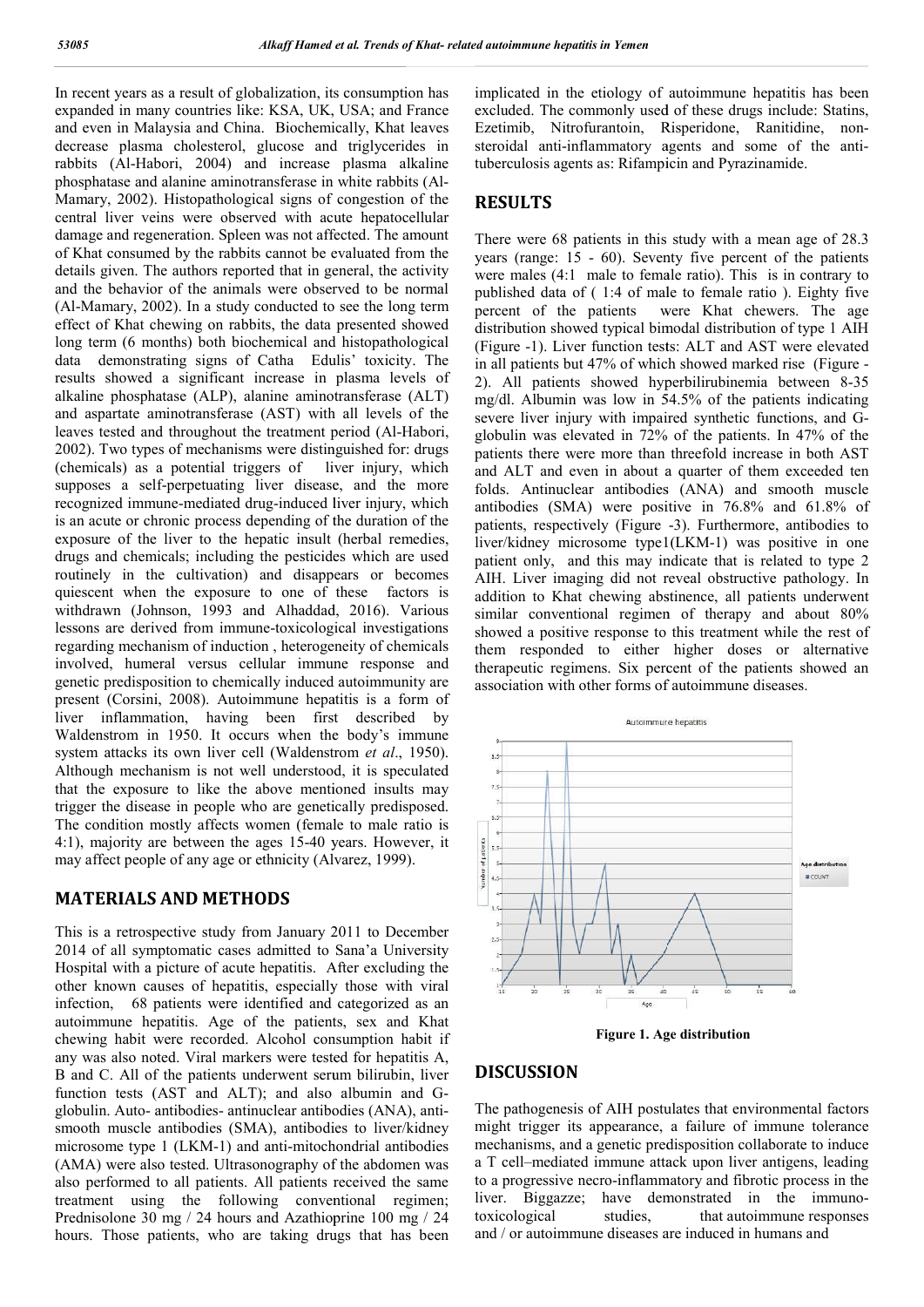

**Figure 2. AST & ALT folds**



**Figure 3. Autoantibodies (ANA & SMA)**

experimental animals by chronic exposure to various chemicals. Recently, there is some concern about the role of pesticides and its immune-toxic risk. Overall, the available data are inadequate to draw firm conclusions of that (Alvarez, 1999). The diagnostic criteria for AIH and a diagnostic scoring system were codified by an international panel in 1993 (Corsini, 2008), and revised in 1999 (Roelandt, 2011). Although a relatively recent revised classification of AIH includes forms associated with viral C, but our clinical criteria for the diagnosis of our cases depended on the seropositivity for ANA, anti-SMA or anti-LKM-1 antibodies, and sero-negativity for markers of current infection with hepatitis A, B and C viruses. These with the clinical picture and negative alcohol consumption and excluding medication that

are known to cause hepatitis were sufficient to make or exclude definite or probable AIH in the majority of patients. It is well known in Yemen that males consume Khat more than females, which explains the higher rate of males presented with AIH in the present study. We believe that this is the first study performed on a wider scale that shows a direct relation between this cursed plant and its insult on the liver tissue and the aim of the study was to establish the relation between Khat chewing habit and acute autoimmune hepatitis. Riyaz S *et al*, (Riyaz, 2014), recently reported six patients from the UK who presented with acute hepatitis on a background of Khat. All were males and five of these patients were of Somali origin, while one patient was from Yemen. All these patients were treated with prednisolone and demonstrated a good response to immunosuppression. Roelandt *et al*, reported a 26 years old male patient developed acute liver failure secondary to ingestion of Khat (Catha Edulis) leaves. Clinically, the presentation was autoimmune-like hepatitis (de Boer, 2017). The effect of Khat might persists after drug discontinuation, suggesting that they awaken latent autoimmunity. At least three clinical scenarios have been proposed that refers to druginduced autoimmune liver injury:

Clinical and serologic features of drug-induced AIH resemble that of the idiopathic one (de Boer, 2017), and our patients typically demonstrated an obvious similarity with a picture of drug induced liver injury with autoimmune features accompanied by development of auto-antibodies. Predictable toxicities and idiosyncrasies account for a high proportion of hepatotoxic effects while, for the remainder, the immune system is an essential culprit. Toxin-induced immune injury to hepatocytes would depend on conjugation of a reactive metabolite which may generate cell damage directly or by creation of neo-antigen. The consequent response is expressed as hepatocellular damage and production of auto-antibodies that simulate that spontaneous AIH. The pathogenesis of these events in general is still opaque since genetic polymorphisms can influence the immunologic reactivity (Makay, 1996). Moreover, collateral factors such as intrahepatic inflammatory stress can potentiate the hepatic reactivity to the different insults (Andrade, 2004).

Aminotransferase elevations with serum autoantibodies are usually present, including antinuclear (ANA), anti- smooth muscle antibody (SMA) and to a lesser degree to liver-kidney microsome-1 (LKM-1) (de Boer, 2017). Immunoglobulin levels and total globulins are often but not always raised (Watkins, 2006). AIH is not clear whether it is triggered rather than caused by the Khat and this will need additional studies. Therefore, tasks for the future include the better understanding the pathogenesis of AIH, ideally through the development on animal models faithfully reproducing the human disease and the establishment of novel treatments. Owing to the recent concern about the hazards related to the pesticides used in the this plant cultivation, it is quite clear from laboratory and results of various studies that unregulated use of pesticides of all categories may influence immune system in humans resulting in its dysfunction. But unfortunately, the available data are inadequate to draw firm conclusions on the immunetoxic risk associated pesticide exposure (Bigazzi, 1998 and Street, 1981).

#### **CONCLUSION**

Khat-related AIH has clinical and serologic features resembling that of the idiopathic one. AIH in Yemen is not